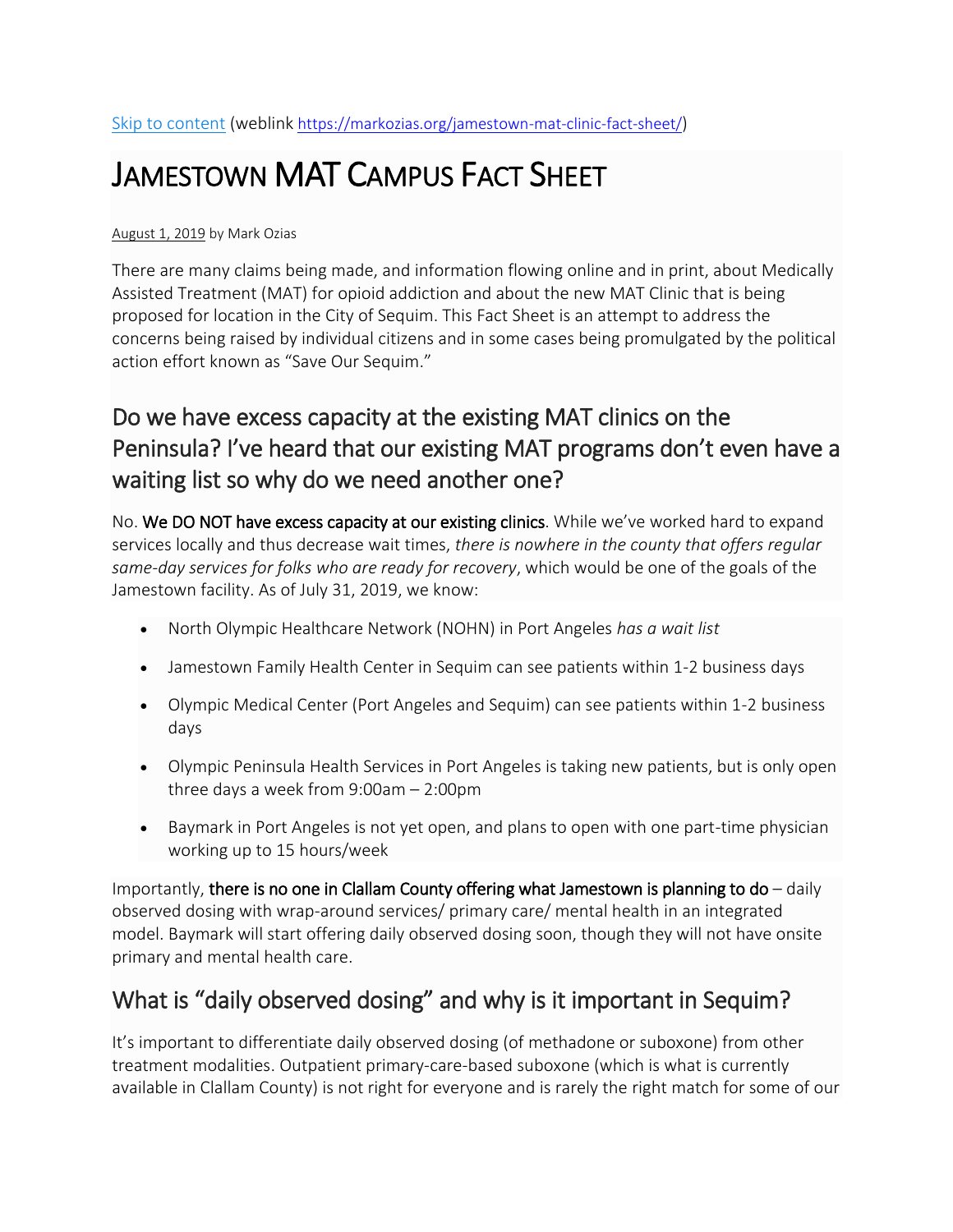highest needs folks struggling with addiction – those with serious chronic pain and those who need a higher level of supervision/support that comes with daily dosing clinics. Because we don't have that anywhere right now, a lot of our highest needs community members are going unserved and are continuing to use.

# Does MAT work? Why can't we rely on abstinence-based treatment for opioid addiction?

MAT is incredibly effective and is the standard of care for treating opioid addiction, and the statistics backing this up are truly stunning. A [recent](https://www.thelancet.com/journals/lancet/article/PIIS0140-6736(03)12600-1/fulltext) study in the medical journal *Lancet* found:

- Sobriety and treatment retention at 1 year with MAT and counseling was 75%,
- Sobriety and treatment retention at 1 year with abstinence and counseling was 0%
- Within the abstinence group, 100% of patients relapsed within 60 days

There are so many studies that show similar results that it is no longer considered ethical to run a trial comparing MAT to abstinence-based therapy due to MAT's proven superiority and decreased mortality.

The CDC, Washington Department of Health, AMA, American Psychiatric Association, American Society for Addiction Medicine, Federal Department of Health and Human Services, and the Attorney General all support MAT as the standard of care for treating opiate use disorder. This is settled science. It is of course also supported by CCHHS as well as by our local law enforcement and first responders.

# Is MAT just another way for the pharmaceutical industry to make money on the opioid crises they perpetuated?

No. Methadone and Suboxone, the two most widely-used drugs for MAT, are generic and not sources for pharma profits.

### Do MAT clinics correspond to an increase in crime?

No. Multiple studies have shown large-scale reductions in crime with the initiation of MAT – typically reductions of up to 80% in both property crime and in violent crime.

- Link: Methadone [maintenance](https://www.ncbi.nlm.nih.gov/pubmed/9494936) and drug-related crime.
- Link: The efficacy of methadone maintenance [interventions](https://onlinelibrary.wiley.com/doi/pdf/10.1046/j.1360-0443.1998.9345157.x) in reducing illicit opiate use, HIV risk behavior and criminality: a meta-analysis
- Link: Associations between Methadone [Maintenance](https://vault.sfu.ca/index.php/s/jTF9clAyz1iww3T#pdfviewer) Treatment and Crime